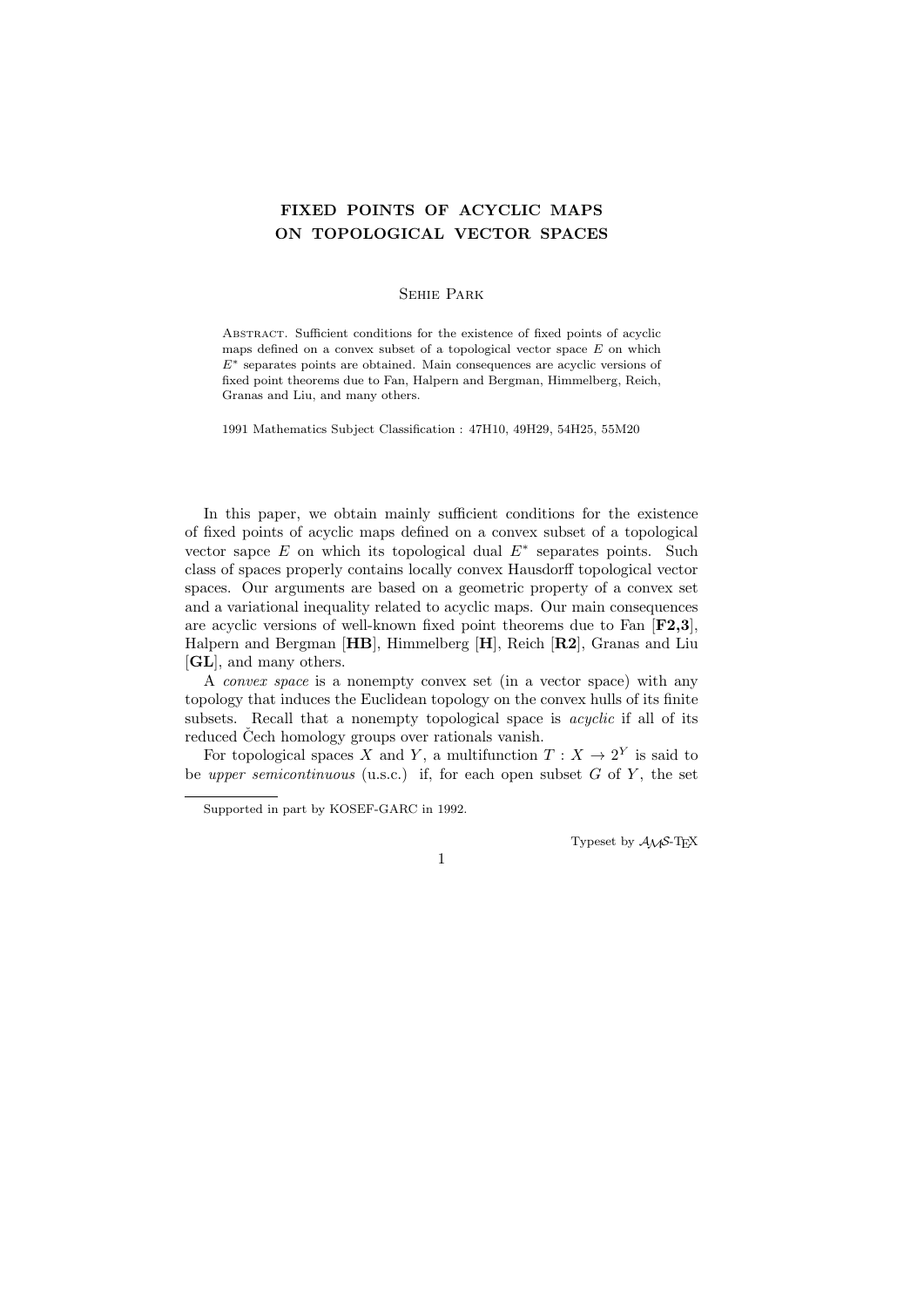$\{x \in X | Tx \subset G\}$  is open in X. Here,  $2^Y$  denotes the class of nonempty subsets of Y. We introduce two classes of multifunctions  $T: X \to 2^Y$  as follows [GL]:

- $T \in K(X, Y) \Longleftrightarrow T$  is an u.s.c. multifunction with nonempty compact convex values, where  $Y$  is a convex space.
- $T \in V(X, Y) \iff T$  is an acyclic map; that is, an u.s.c. multifunc-

tion with compact acyclic values.

As usual, the set  $\{(x, y) | y \in Tx\}$  is called either the graph of T, or, simply, T. Therefore  $(x, y) \in T$  if and only if  $y \in Tx$ .

Recall that an extended real-valued function  $f: X \to \overline{\mathbb{R}}$  on a convex set X in a vector space is quasi-concave [resp. quasi-convex] whenever  $\{x \in$  $X | fx > r$  [resp.  $\{x \in X | fx < r\}$ ] is convex for each  $r \in \overline{\mathbb{R}}$ .

For other terminology and notations, we follow [P4,5].

We begin with the following geometric property with respect to an acyclic map, which is a particular form of [P4, Theorem 5].

**Theorem 1.** Let X be a convex space, Y a Hausdorff space,  $T \in V(X, Y)$  a compact multifunction,  $A \subset B$  sets, and  $f : X \times Y \to B$  a function. Suppose that

(1.1) for each  $x \in X$ ,  $\{y \in Y | f(x, y) \in A\}$  is open; and

(1.2) for each  $y \in T(X)$ ,  $\{x \in X | f(x, y) \in A\}$  is convex.

Then either

(a) there exists a  $\hat{y} \in \overline{T(X)}$  such that  $f(x, \hat{y}) \notin A$  for all  $x \in X$ , or

(b) there exists an  $(\hat{x}, \hat{y}) \in T$  such that  $f(\hat{x}, \hat{y}) \in B$ .

Remarks. 1. Theorem 1 is actually a consequence of the Lefschetz fixed point theory and equivalent to Granas and Liu [GL, Theorem 5.1]. If  $X = Y$ is compact,  $A = B \subset X \times X$ ,  $f = 1_{X \times X}$ , and  $T = 1_X$ , then Theorem 1 reduces to the 1961 "geometric" lemma of Ky Fan [F1] or the Fan-Browder fixed point theorem. For the literature, see [P4].

2. If T is single-valued, then Y is not necessarily Hausdorff. See  $[P4]$ .

As in [P5], from Theorem 1, we obtain the following variational inequality with a lopsided saddle point.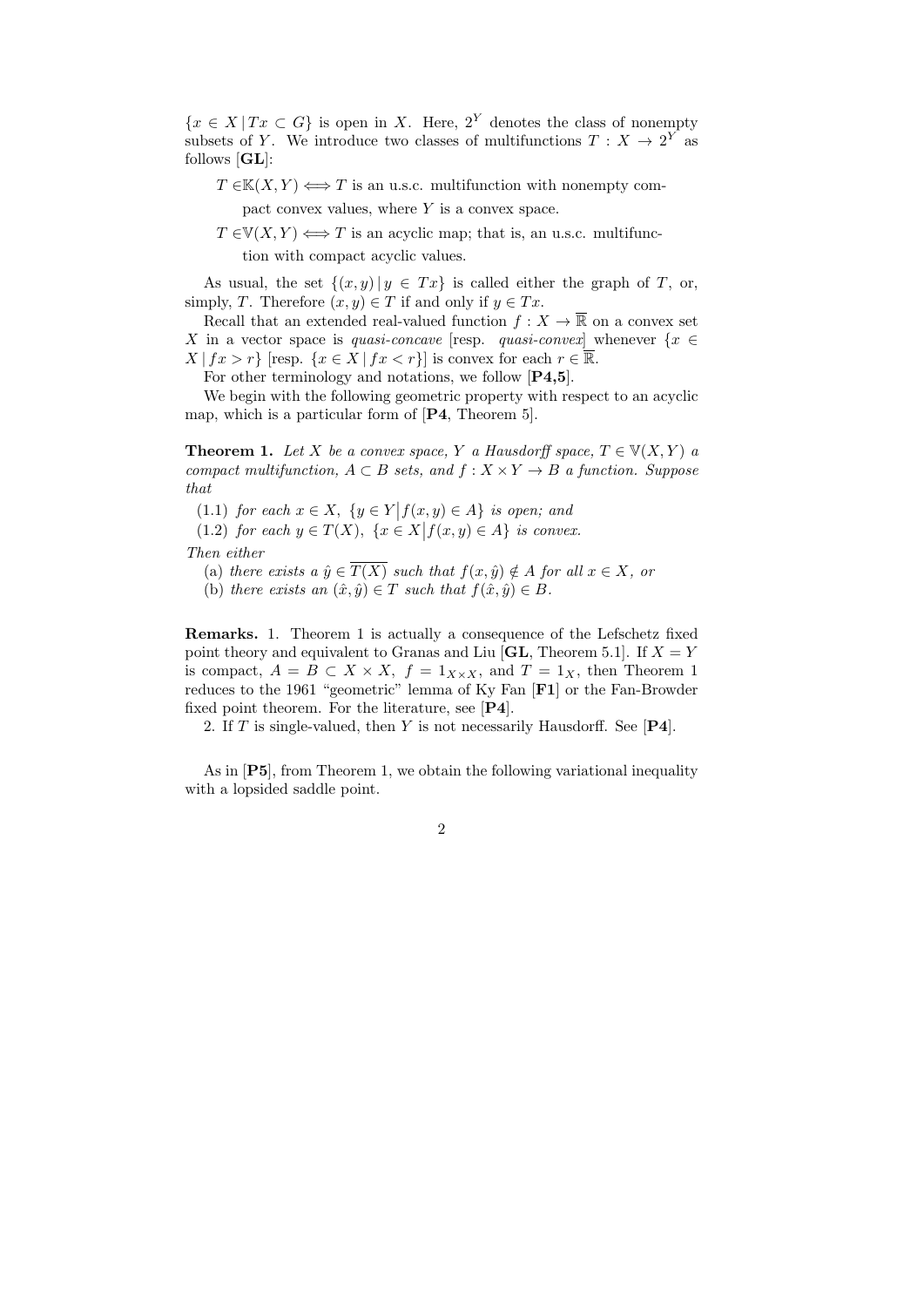**Theorem 2.** ( $[P5, Theorem 2]$ ). Let X be a compact convex space, Y a Hausdorff space, and  $T \in V(X,Y)$ . Let  $g: X \times Y \to \mathbb{R}$  be a continuous function such that for each  $y \in Y$ ,  $x \mapsto g(x, y)$  is quasi-convex on X. Then there exists an  $(x_0, y_0) \in T$  such that

$$
g(x_0, y_0) \le g(x, y_0) \quad for all \quad x \in X.
$$

A direct consequence of Theorem 2 is as follows:

**Theorem 3.** Let  $E$  be a metric topological vector space where the metric  $d$ on  $E$  has been chosen so that balls are convex,  $X$  a compact convex subset of E, and  $T \in \mathbb{V}(X, E)$ . Then there exists an  $(x_0, y_0) \in T$  such that

 $d(x_0, y_0) \leq d(x, y_0)$  for all  $x \in X$ .

Further, if  $T \in V(X, X)$ , then T has a fixed point.

*Proof.* In view of Theorem 2 with  $g = d$ , it suffices to show that, for each  $y \in E$ ,  $x \mapsto d(x, y)$  is quasi-convex on X. In fact, for each real  $\lambda$ ,

$$
\{x \in X \mid d(x, y) < \lambda\} = X \cap \{x \in E \mid d(x, y) < \lambda\}
$$

is convex. This shows the first part. The second part is trivial.  $\Box$ 

**Remark.** Note that certain axiom of the metric  $d$  is not necessary. If  $T$  is single-valued, Theorem 3 reduces to Cellina [C], Fan [F2], Rassias [Ra], and Park [P2], which in turn generalize the well-known fixed point theorems of Brouwer and Schauder. Moreover, for  $T \in K(X, X)$ , Theorem 3 generalizes other well-known theorems of Kakutani and Bohnenblust-Karlin. See [P1-4].

For a subset X of a topological vector space E and  $x \in X$ , the *inward* and *outward sets* of X at x,  $I_X(x)$  and  $O_X(x)$ , are defined as follows:

$$
I_X(x) := \{x + r(u - x) \in E \mid u \in X, r > 0\},\
$$
  
\n
$$
O_X(x) := \{x - r(u - x) \in E \mid u \in X, r > 0\}.
$$
  
\n
$$
\frac{3}{2}
$$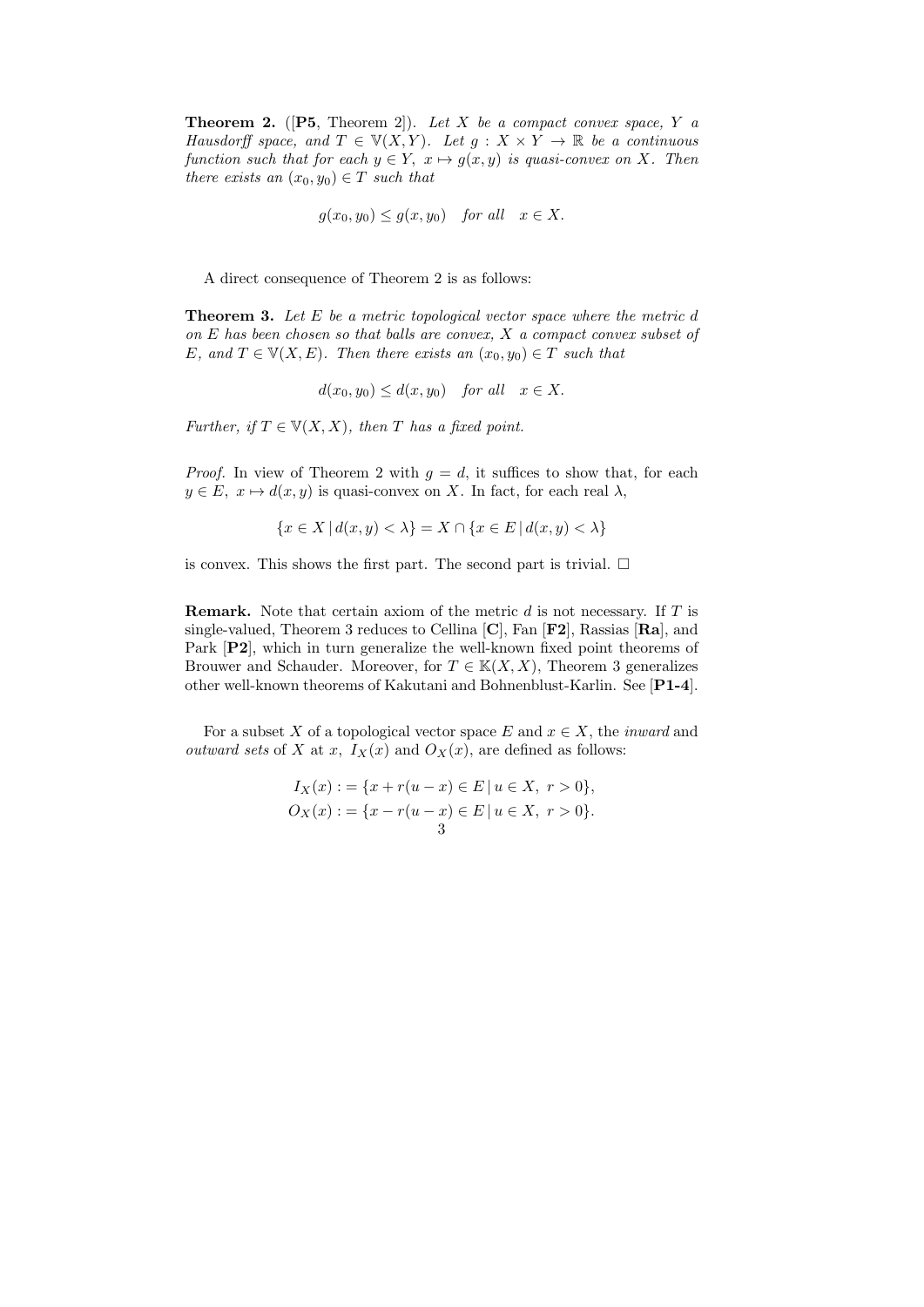The closures of  $I_X(x)$  and  $O_X(x)$  are denoted by  $\overline{I}_X(x)$  and  $\overline{O}_X(x)$ , resp. In the sequel,  $W(x)$  denotes either  $\overline{I}_X(x)$  or  $\overline{O}_X(x)$ .

Let  $P$  denote the family of all continuous seminorms on a topological vector space E.

As another application of Theorem 2, we obtain the following Ky Fan type fixed point theorem for acyclic maps as in [P5]:

**Theorem 4.** Let  $X$  be a compact convex subset of a topological vector space E on which  $E^*$  separates points and  $T \in \mathbb{V}(X, E)$ . Then either T has a fixed point or there exist an  $(x_0, y_0) \in T$  and a  $p \in \mathcal{P}$  such that

$$
0 < p(x_0 - y_0) \le p(x - y_0) \quad \text{for all} \quad x \in W(x_0).
$$

*Proof.* Suppose that T has no fixed point. Then, for each  $x \in X$ , the origin of E does not belong to the compact set  $K := x - Tx$ . For each  $z \in K$  there exists a linear functional  $\ell_z \in E^*$  such that  $\ell_z(z) \neq 0$ . Since  $\ell_z$  is continuous, there exists an open neighborhood  $U_z$  of z such that  $\ell_z(y) \neq 0$  for every  $y \in U_z$ . Let  $\{U_{z_1}, \cdots, U_{z_n}\}$  be a finite subcover of the cover  $\{U_z\}_{z \in K}$  of K and

$$
p_x(y) := \sum_{i=1}^n |\ell_{z_i}(y)| \text{ for each } y \in E.
$$

Then  $p_x \in \mathcal{P}$  such that  $p_x(z) > 2\delta_x$  for all  $z \in K$  for some  $\delta_x > 0$ .

Since T is u.s.c., there exists an open neighborhood  $V_x$  of  $x \in X$  such that  $p_x(u - v) > \delta_x$  for all  $u \in V_x$  and  $v \in Tu$ . Since  $\{V_x | x \in X\}$  covers X and X is compact, there exists a finite subcover  $\{V_{x_1}, \ldots, V_{x_k}\}$  of X. Let  $p := \max\{p_{x_i} \mid 1 \leq i \leq k\}$  and  $\delta = \min\{\delta_{x_i} \mid 1 \leq i \leq k\} > 0$ . Then  $p \in \mathcal{P}$  and  $p(x - y) > \delta$  for all  $(x, y) \in T$ .

We define a function  $g: X \times Y \to \mathbb{R}$  by  $g(x, y) = p(x - y)$  for  $(x, y) \in$  $X \times Y$ , where  $Y := T(X)$  is compact. Then clearly g and T satisfy all of the requirements of Theorem 2. Therefore there exists an  $(x_0, y_0) \in T$  such that

$$
0 < p(x_0 - y_0) \le p(x - y_0)
$$
 for all  $x \in X$ .

For the remainder of the proof, just follow that of [P5, Theorem 3].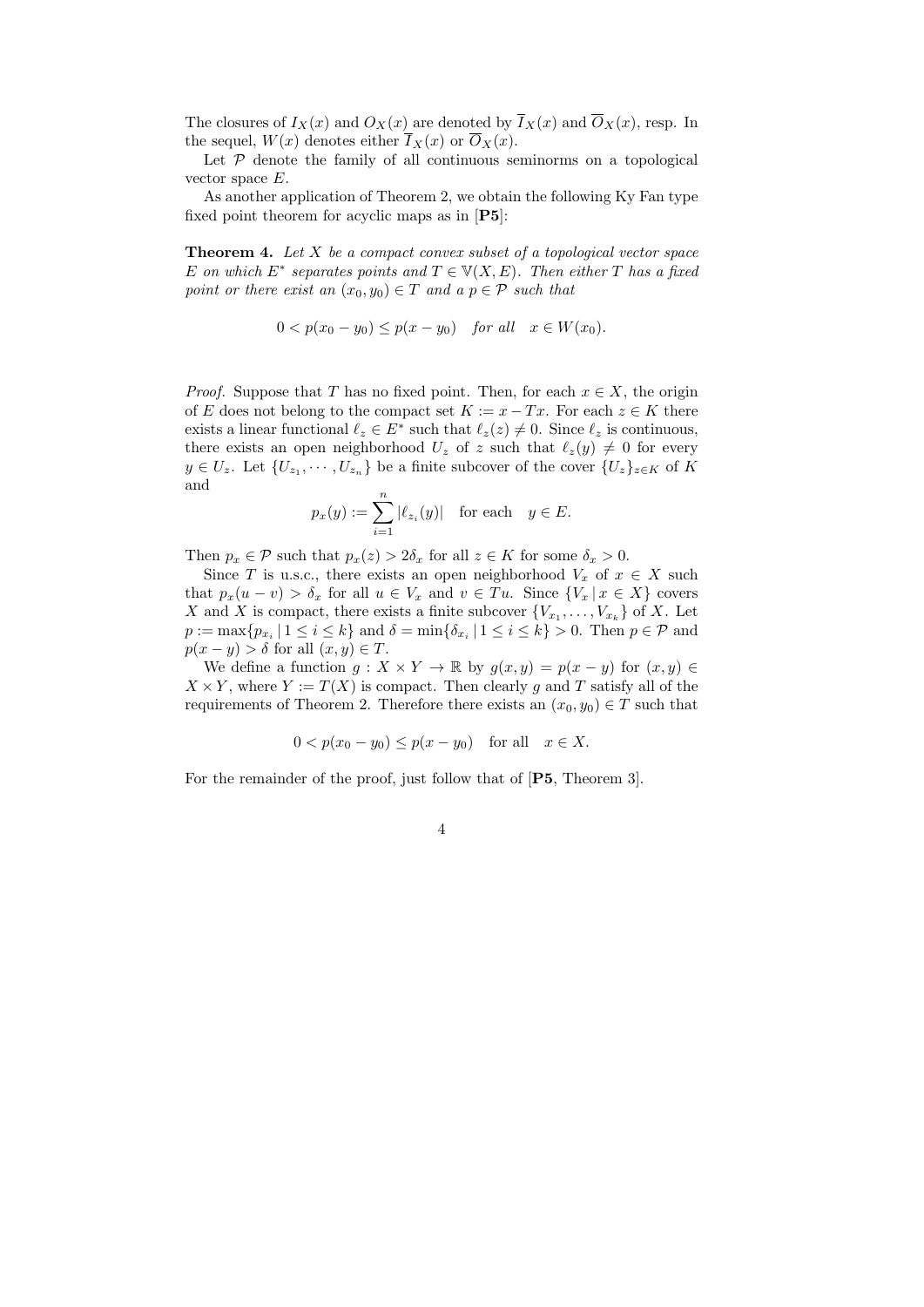Remarks. 1. For a locally convex Hausdorff topological vector space E, Theorem 4 reduces to [P5, Theorem 3], which extends earlier works of Fan, Reich, Ha, and Park.

2. Note that the  $x_0$  in the conclusion of Theorem 4 belongs to the boundary of X, Bd X. In fact, suppose that  $x_0 \in \text{Int } X$ . Then  $x_0$  is an internal point and  $W(x_0) = E$ . By putting  $x = y_0$ , we have  $0 < p(x_0 - y_0) \le 0$  in the conclusion of Theorem 4, which is a contradiction.

As a direct consequence of Theorem 4, we have the following as in  $[P5]$ :

**Theorem 5.** Let  $X$  be a compact convex subset of a topological vector space E on which  $E^*$  separates points and  $T \in \mathbb{V}(X,E)$ . If T satisfies one of the following conditions, then  $T$  has a fixed point.

For each  $x \in BdX$ ,

- (0) for each  $y \in Tx$  and each  $p \in \mathcal{P}$ ,  $p(y-x) > 0$  implies  $p(y-x) > 0$  $p(y-z)$  for some  $z \in W(x)$ .
- (i) for each  $y \in Tx$ , there exists a number  $\lambda$  (real or complex, depending on whether the vector space  $E$  is real or complex) such that

$$
|\lambda| < 1 \ and \ \lambda x + (1 - \lambda)y \in W(x).
$$

- (ii)  $Tx \subset W(x)$ .
- (iii) for each  $y \in Tx$ , there exists a number  $\lambda$  (as in (i)) such that

$$
|\lambda| < 1 \quad and \quad \lambda x + (1 - \lambda)y \in X.
$$

- (iv)  $Tx \subset IF_X(x) := \{x + c(u-x) \mid u \in X, \ Re(c) > 1/2\}.$
- (iv)'  $Tx \subset OF_X(x) := \{x + c(u x) | u \in X, Re(c) < -1/2\}.$
- (v)  $Tx \subset X$ .
- (vi)  $T(X) \subset X$ .

Remarks 1. For locally convex spaces, Theorem 5 reduces to [P5, Theorem 4], which extends well-known earlier theorems of Brouwer, Schauder, Tychonoff, Rothe, Kakutani, Bohnenblust and Karlin, Fan, Glicksberg, Halpern, Browder, Reich, Fitzpatrick and Petryshyn, Ha, and others. For details, see [P5]. For a topological vector space E on which  $E^*$  separates points, Theorem 5 for  $K$  instead of  $V$  includes Fan [F3, Corollaire 2], Halpern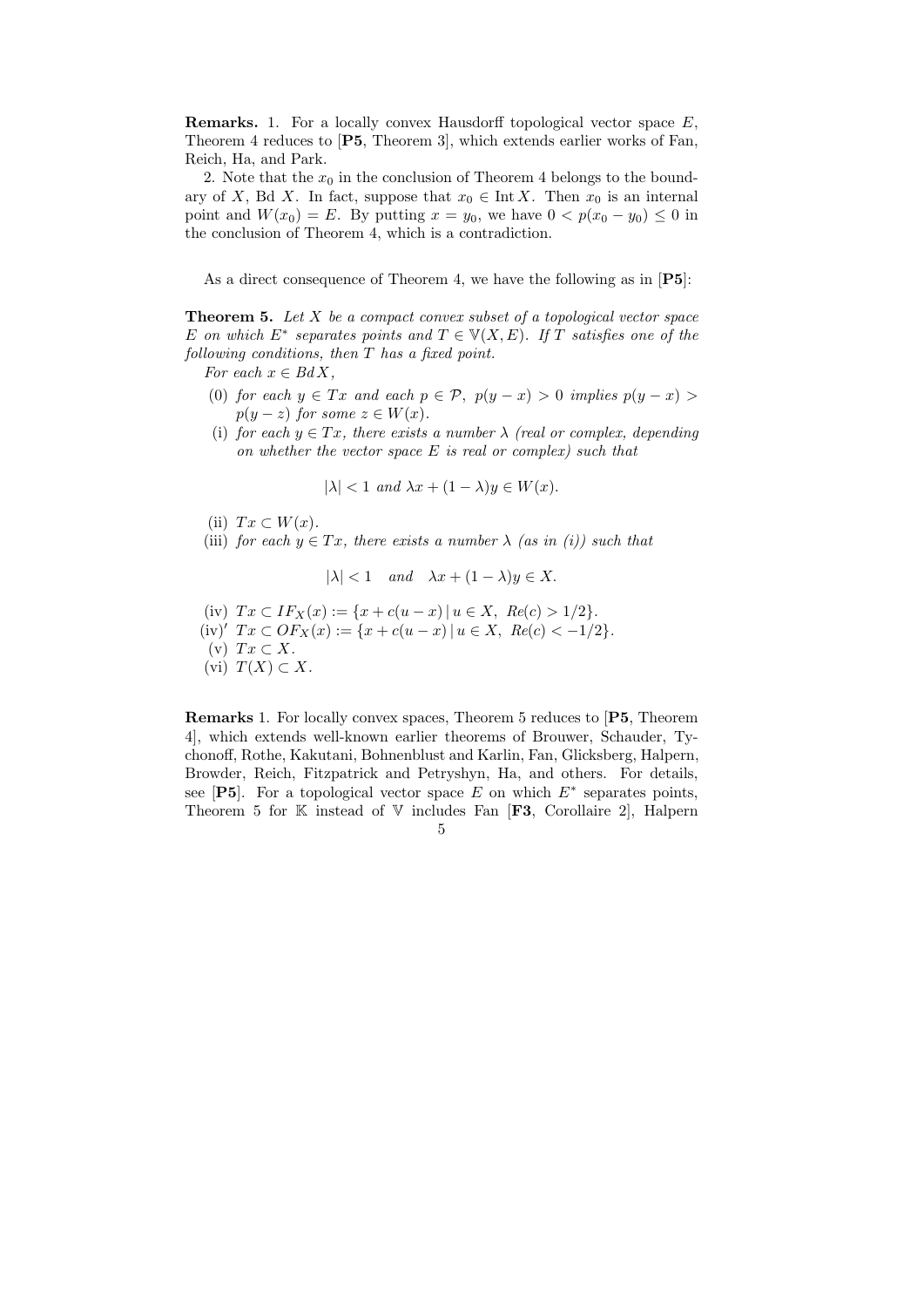and Bergman  $[HB, Theorems 4.1 and 4.3], Kaczynski  $[Ka, Théorèmes 1-$$ 4], Granas and Liu [GL, Theorem 10.5], and Park [P1, Theorems 6 and 8].

2. If  $T \in K(X, E)$ , then more general conditions than  $(0)$ -(vi) suffice for the existence of fixed points. See  $[P3,4]$ . In this case, e.g., (ii) can be replaced by  $Tx \cap W(x) \neq \emptyset$ . However, this is not true for  $T \in V(X, E)$ .

**Example.** Let  $E = \mathbb{R}^2$ ,  $X = [-1, 1] \times \{0\}$ , and  $T \in \mathbb{V}(X, E)$  such that, for each  $x \in X$ , Tx is the union of two segments joining  $(-2,0)$  and  $(0,1)$ ,  $(0,1)$ and (2,0). Then T is a constant acyclic map and  $Tx \cap W(x) \neq \emptyset$  for  $x \in X$ . However, T has no fixed point.

For the outward case (ii), we have the following surjectivity result:

**Theorem 6.** Let X, E, and T be the same as in Theorem 5. If  $Tx \subset \overline{O}_X(x)$ for each  $x \in BdX$ , then T has a fixed point and  $T(X) \supset X$ .

*Proof.* By Theorem 5(ii), T has a fixed point. Suppose  $X \not\subset T(X)$ . We may assume that the origin 0 is a point of  $X\Y(T(X)$ . The complement U of  $T(X)$  is a neighborhood of 0, so we can choose  $c > 1$  such that  $cU \supset X$ . Then  $cT(X)$ is disjoint from  $X$ , and so the map  $cT$  can have no fixed point. However, since the weakly outward set  $\overline{O}_X(x)$  is closed under the multiplication by a constant  $c > 1$  ([HB, Lemma 4.2]),  $cTx \subset \overline{O}_X(x)$  for all  $x \in X$ . This is a contradiction.  $\Box$ 

Remark. We followed the proof of [HB, Theorem 4.3], which is the singlevalued case of Theorem 6.

As an application of Theorem 5, we have the following:

**Theorem 7.** Let  $E$  be a topological vector space on which  $E^*$  separates points and  $K$  a nonempty compact convex subset of  $E$ . Then any continuous affine map  $f: K \to E$  such that  $K \subset fK$  has a fixed point.

*Proof.* Let  $T = f^{-1} : fK \to 2^K$ . Then  $T \in \mathbb{K}(fK, fK)$ . Therefore, by 6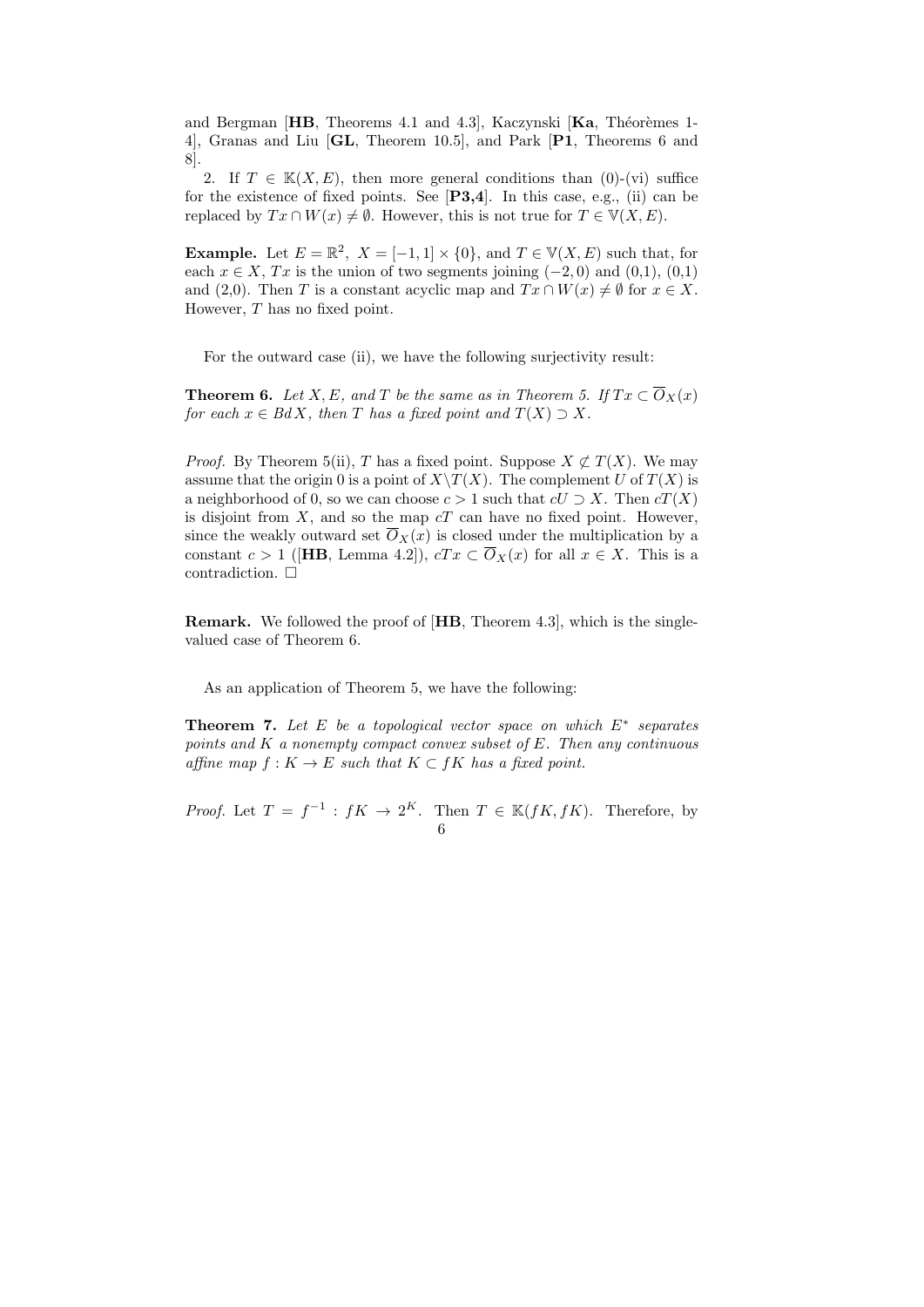Theorem 5(vi), there exists an  $x \in K$  such that  $x \in f^{-1}x$ ; that is,  $x = fx$ .  $\Box$ 

From Theorem 1, we obtain the following acyclic version of the Himmelberg fixed point theorem.

**Theorem 8.** Let  $X$  be a nonempty convex subset of a locally convex Hausdorff topological vector space E. If  $T \in V(X,X)$  is compact, then T has a fixed point.

*Proof.* Let Y be a compact set such that  $T(X) \subset Y \subset X$ , and V an open convex neighborhood of the origin in E. We apply Theorem 1 with  $A = V$ ,  $B = E$ , and  $f: X \times Y \to E$  defined by  $f(x, y) = y - x$  for  $(x, y) \in X \times Y$ . Then all of the requirements are satisfied. In fact,

(1.1) for each  $x \in X$ ,  $\{y \in Y \mid f(x, y) \in A\} = (x + V) \cap Y$  is open in Y; and

(1.2) for each  $y \in Y$ ,  $\{x \in X \mid f(x, y) \in A\} = (y - V) \cap X$  is convex.

Moreover, Property (a) of Theorem 1 does not hold. For, since  $Y \subset X$ , for every  $y \in Y$ , there exists an  $x \in X$  such that  $y \in x + V$ ; that is,  $f(x, y) = y - x \in V$ . Therefore Property (b) holds; that is, there exists an  $x_V \in X$  such that  $Tx_V \cap (x_V + V) \neq \emptyset$ . Since  $T(X)$  is relatively compact and the graph of T is closed in  $X \times Y$ , the following well-known lemma implies the conclusion.  $\Box$ 

**Lemma.** [L] Let  $X$  be a nonempty convex subset of a Hausdorff topological vector space E and  $T : X \to 2^X$  a compact u.s.c. multifunction with nonempty closed values. Then  $T$  has a fixed point if and only if, for every neighborhood V of the origin of E, there exists a point  $x_V \in X$  such that  $Tx_V \cap (x_V + V) \neq \emptyset.$ 

**Remark.** If  $T \in K(X, X)$ , then Theorem 8 reduces to Himmelberg [**H**, Theorem 2], which extends earlier works of Schauder, Mazur, Bohnenblust and Karlin, Hukuhara, Singbal, Tychonoff, Kakutani, Fan, and Glicksberg. An extended version of Theorem 8 was given in [P4, Theorem 7]. Recently, Kum [Ku] obtained applications of Theorem 8 to generalized quasi-variational inequalities.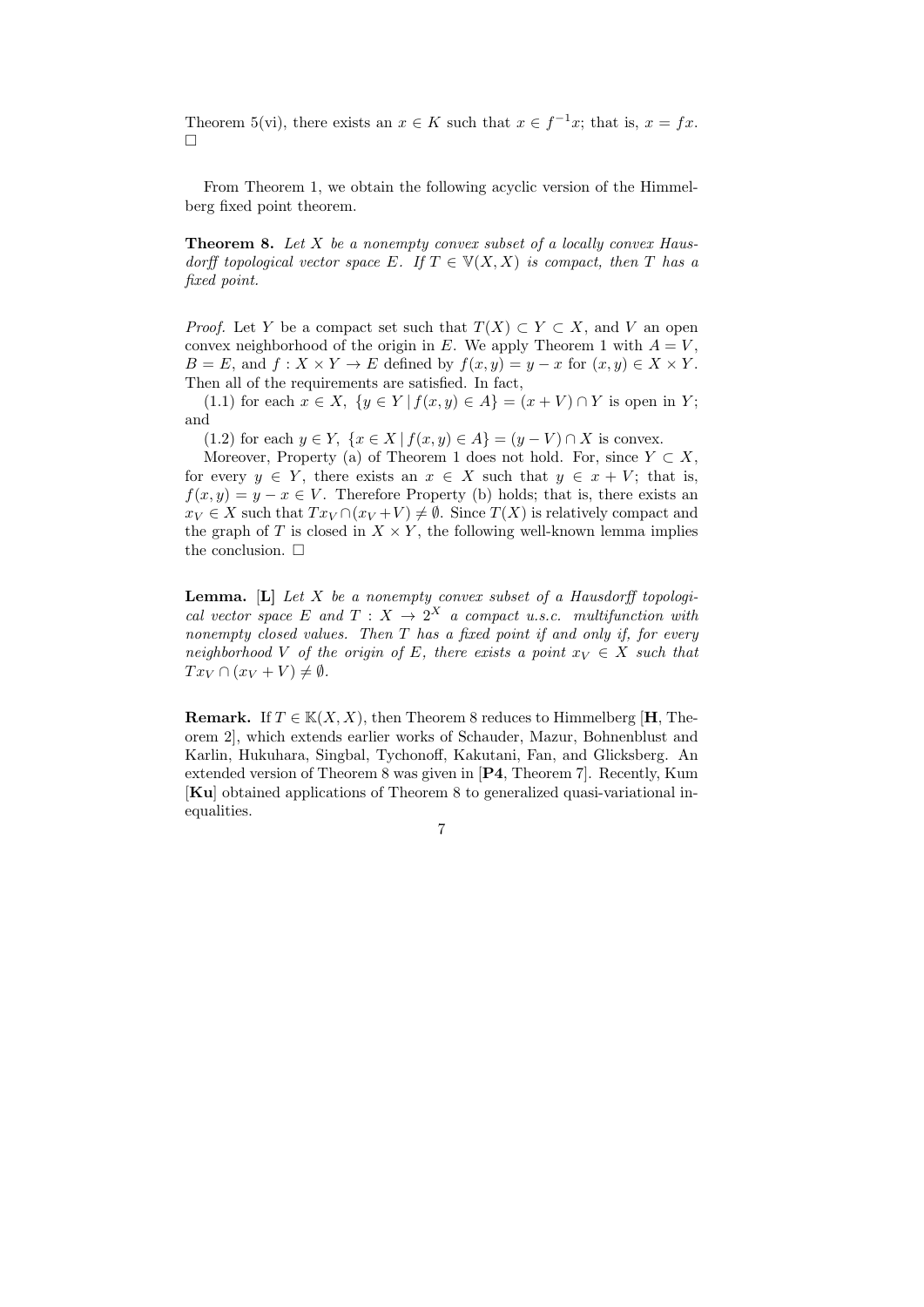As an application of Theorem 8, we obtain the following acyclic version of Reich's theorem on condensing maps with the Leray-Schauder boundary condition. For the definition of condensing multifunctions, see Su and Sehgal  $[SS]$ .

**Theorem 9.** Let  $C$  be a nonempty closed subset of a locally convex Hausdorff topological vector space E and  $T: C \rightarrow 2^E$  an u.s.c. multifunction with nonempty closed acyclic values. Suppose that  $T$  has a bounded range, and that there is a point  $w \in Int C$  such that

(L-S) for every  $x \in BdC$  and  $y \in Tx$ ,

$$
y - w \neq m(x - w) \quad for all \quad m > 1.
$$

Then F has a fixed point if one of the following holds:

- $(i)$  T is compact.
- (ii)  $T$  is condensing and  $E$  is quasi-complete.
- (iii)  $T$  is condensing with compact values and  $C$  is quasi complete.

Proof. Just follow the proof of Reich [R2] and use Theorem 8 instead of Himmelberg [**H**, Theorem 2].  $\Box$ 

Remark. If T has convex values, then Theorem 9 reduces to Reich [R2, Theorem]. Reich [R1] noted that his earlier version of Theorem 9 holds for a metrizable  $E$ . However, we do not assume the metrizability of  $E$  in Theorem 9. Recently, Ben-El-Mechaiekh [B] gave a proof of Theorem 9(i) for  $T \in \mathbb{K}(C, E)$  based on a matching theorem formulated by Ky Fan [F4].

## **REFERENCES**

- [B] Ben-El-Mechaiekh, H., A remark concerning a matching theorem of Ky Fan. Chinese J. Math. 17 (1989), 309–314.
- [C] Cellina, A., Multi-valued functions and multi-valued flows. Univ. of Maryland, IFDAM Report BN-615. August, 1969.
- [F1] Fan, Ky, A generalization of Tychonoff's fixed point theorem. Math. Ann. 142 (1961), 305–310.
- [F2] , Extensions of two fixed point theorems of F.E.Browder. Math. Z. 112 (1969), 234–240.